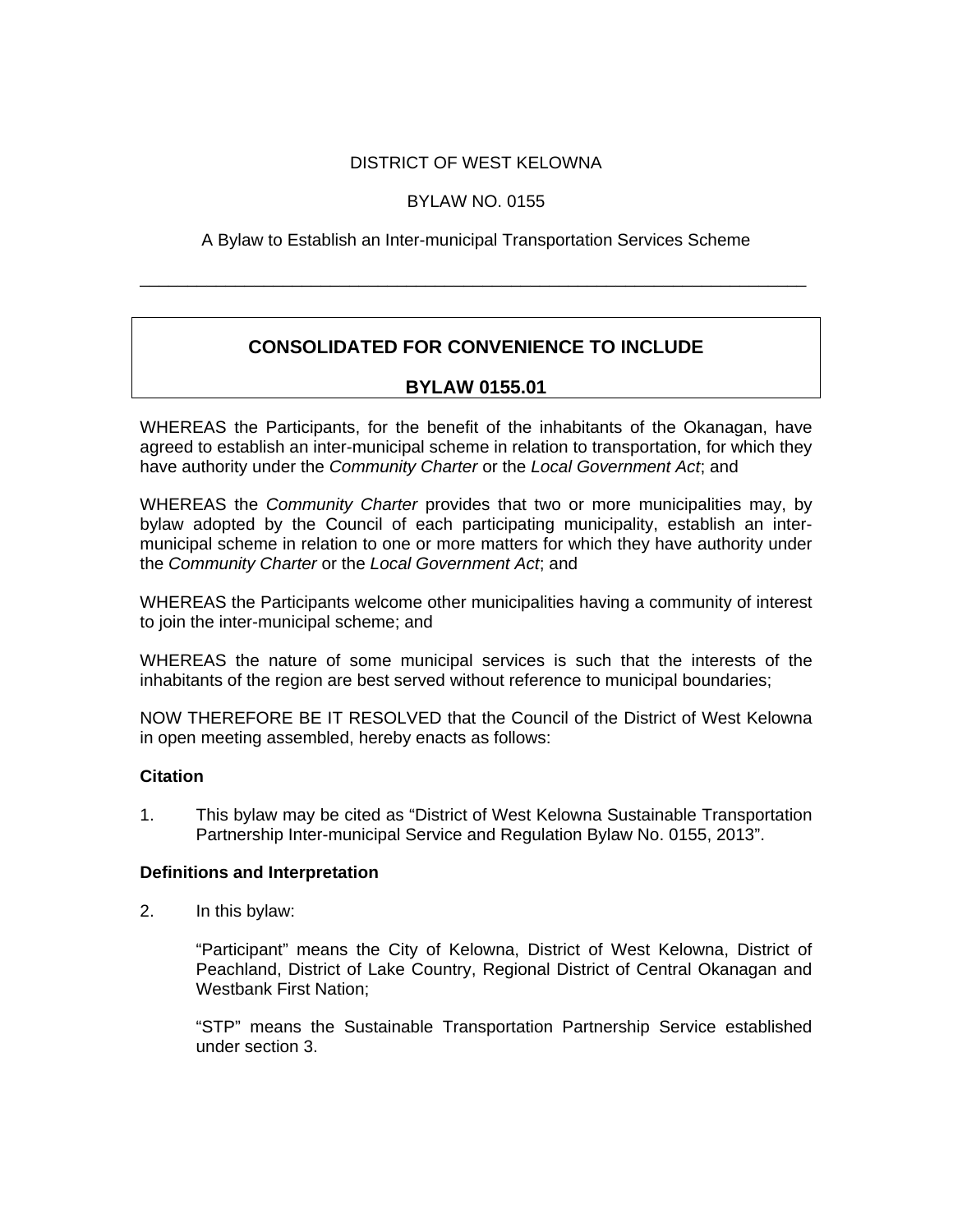#### **Services**

- 3. An inter-municipal scheme is established in respect of the service of the Sustainable Transportation Partnership and, without limiting the foregoing, includes:
	- (a) transportation demand management;
	- (b) transit administration;
	- (c) transportation and transit surveys and studies.

### **Regulatory Bylaws**

4. A bylaw of a Participant applies only within that Participant's boundaries.

### **Administration**

- 5. There is established an Inter-municipal Advisory Board comprising of the Mayors, Board Chair and Chief, respectively, of the Participants, to which the powers, duties and functions set out in section 6 are delegated.
- 6. The Inter-Municipal Advisory Board will, on recommendation of the Chief Administrative Officers of each of the Inter-Municipal Participants:
	- (a) recommend policy to the Participants;
	- (b) provide general direction in respect of implementing the policies and programs of the STP; and
	- (c) appoint the Director and Financial Officer, Sustainable Transportation Partnership, with the responsibilities and authority as provided for in Schedule A attached to and forming part of this Bylaw.

#### **Service Agreement - Execution Authority**

7. The City / District / Regional District / WFN hereby enters into and the Mayor / Chair / Chief and Clerk are authorized to execute the Sustainable Transportation Partnership Service Agreement attached as Schedule A to this bylaw.

### **Delegation**

- 8. Council hereby delegates the powers, duties and functions listed below to the Director appointed under the STP Service Agreement:
	- (a) authority to negotiate, approve and execute all contracts related to the provision of, and advancement of the STP, provided that the aggregate liabilities and commitments for the year do not exceed the budget amount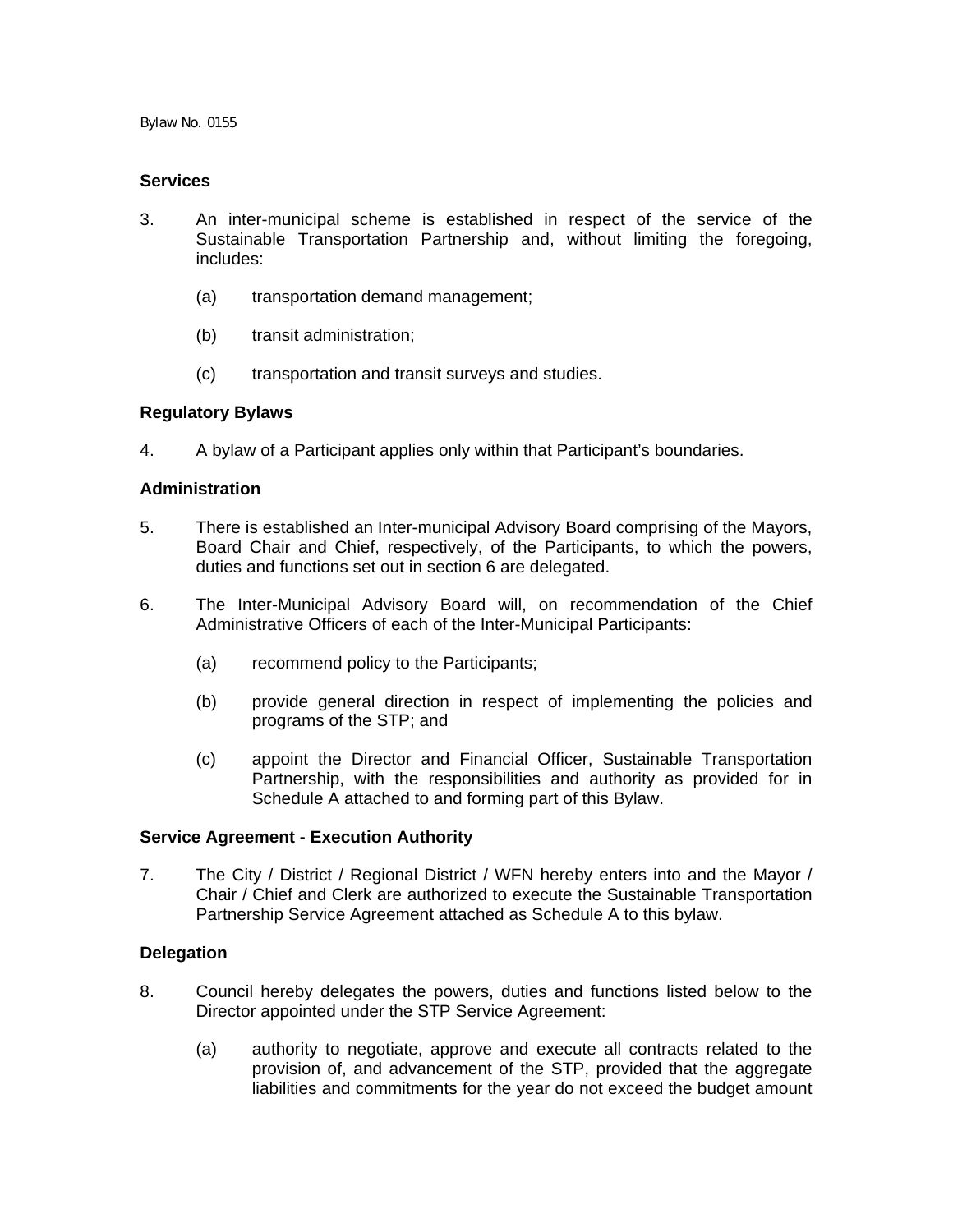for the STP authorized by the Participants for the year and provided that the liability or commitment is not of a capital nature;

(b) authority to appoint employees, provided the employee's remuneration is provided for in the budget authorized by the Participants for the STP.

#### **Withdrawal**

9. A Participant may withdraw from the STP by giving notice and repealing the Bylaw in accordance with Part 7 of Schedule A.

Read a first, second and third time this 26<sup>th</sup> day of March, 2013.

Adopted this 9<sup>th</sup> day of April, 2013.

Mayor

\_\_\_\_\_\_\_\_\_\_\_\_\_\_\_\_\_\_\_\_\_\_\_\_\_\_

\_\_\_\_\_\_\_\_\_\_\_\_\_\_\_\_\_\_\_\_\_\_\_\_\_\_

City Clerk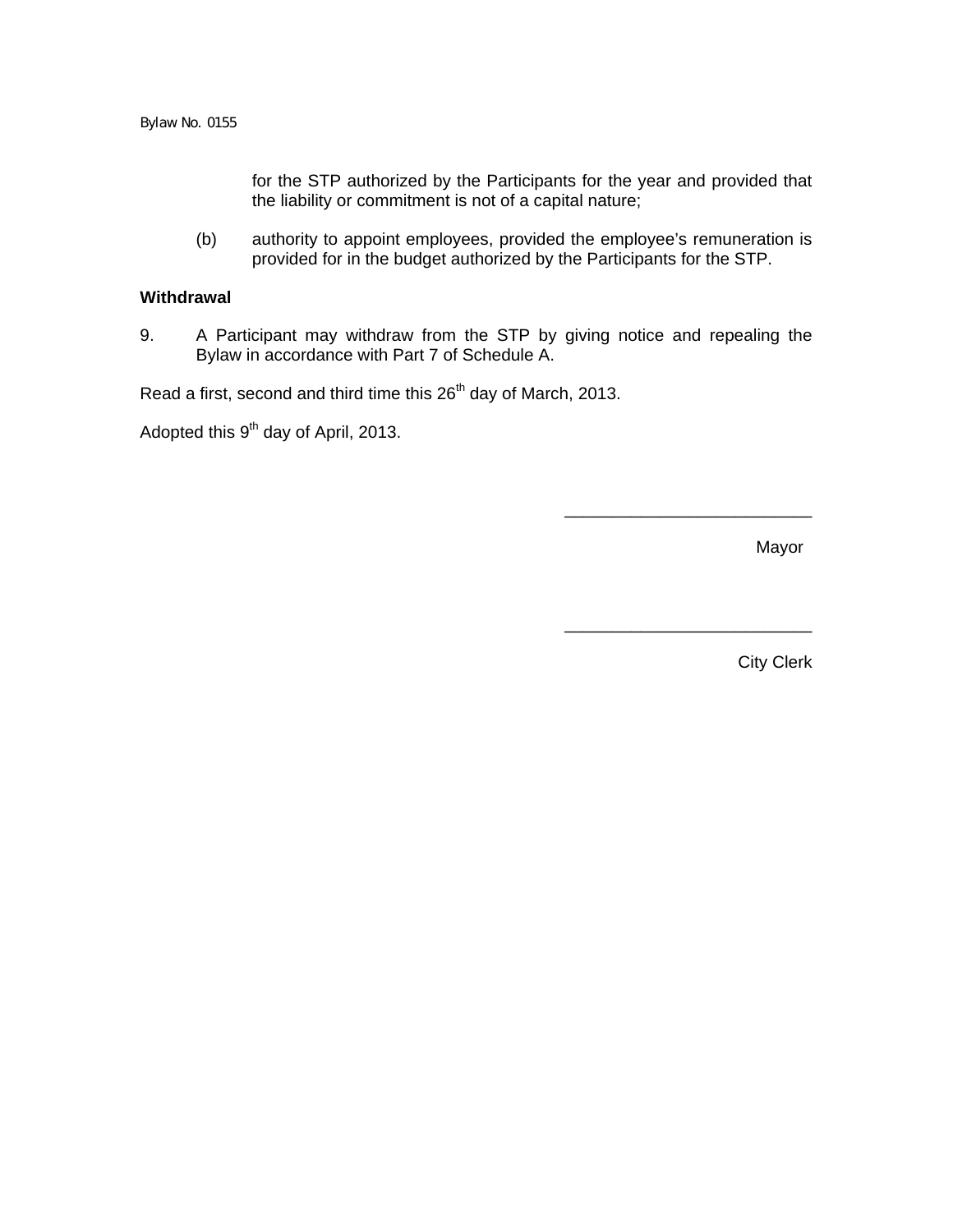Bylaw No. 0155.01 adopted July 22, 2014, deleted Schedule 'A' in its entirety and replaced it with the following Schedule 'A':

### **SCHEDULE A**

#### **Sustainable Transportation Partnership Intermunicipal Service Agreement Between the Local Governments of the Central Okanagan**

THIS AGREEMENT dated for reference the \_\_\_\_ day of \_\_\_\_\_, 2013 AMONG:

> **DISTRICT OF LAKE COUNTRY, a municipal corporation incorporated under** the *Local Government Act,* 10150 Bottom Wood Lake Road, Lake Country, BC V4V 2M1

("Lake Country")

**CITY OF KELOWNA,** a municipal corporation incorporated under the *Local Government Act,* 1435 Water Street, Kelowna BC V1Y lJ4

("Kelowna")

AND: **DISTRICT OF WEST KELOWNA,** a municipal corporation incorporated under the *Local Government Act,* 2760 Cameron Road, West Kelowna BC V1Z 2T6

("West Kelowna")

**WESTBANK FIRST NATION,** a self-governing First Nation as described in the *Westbank First Nation Self-Government Act and Self Government Agreement,* 201 515 Highway 97 South, Kelowna BC V1Z 3J2

("WFN")

**DISTRICT OF PEACHLAND,** a municipal corporation incorporated under the *Local Government Act,* 5806 Beach Avenue, Peachland BC V0H 1X7

("Peachland")

AND:

AND:

AND:

AND:

**REGIONAL DISTRICT OF CENTRAL OKANAGAN,** a regional corporation incorporated under the *Local Government Act,* 1450 KLO Road, Kelowna BC V1W 3Z4

("RDCO")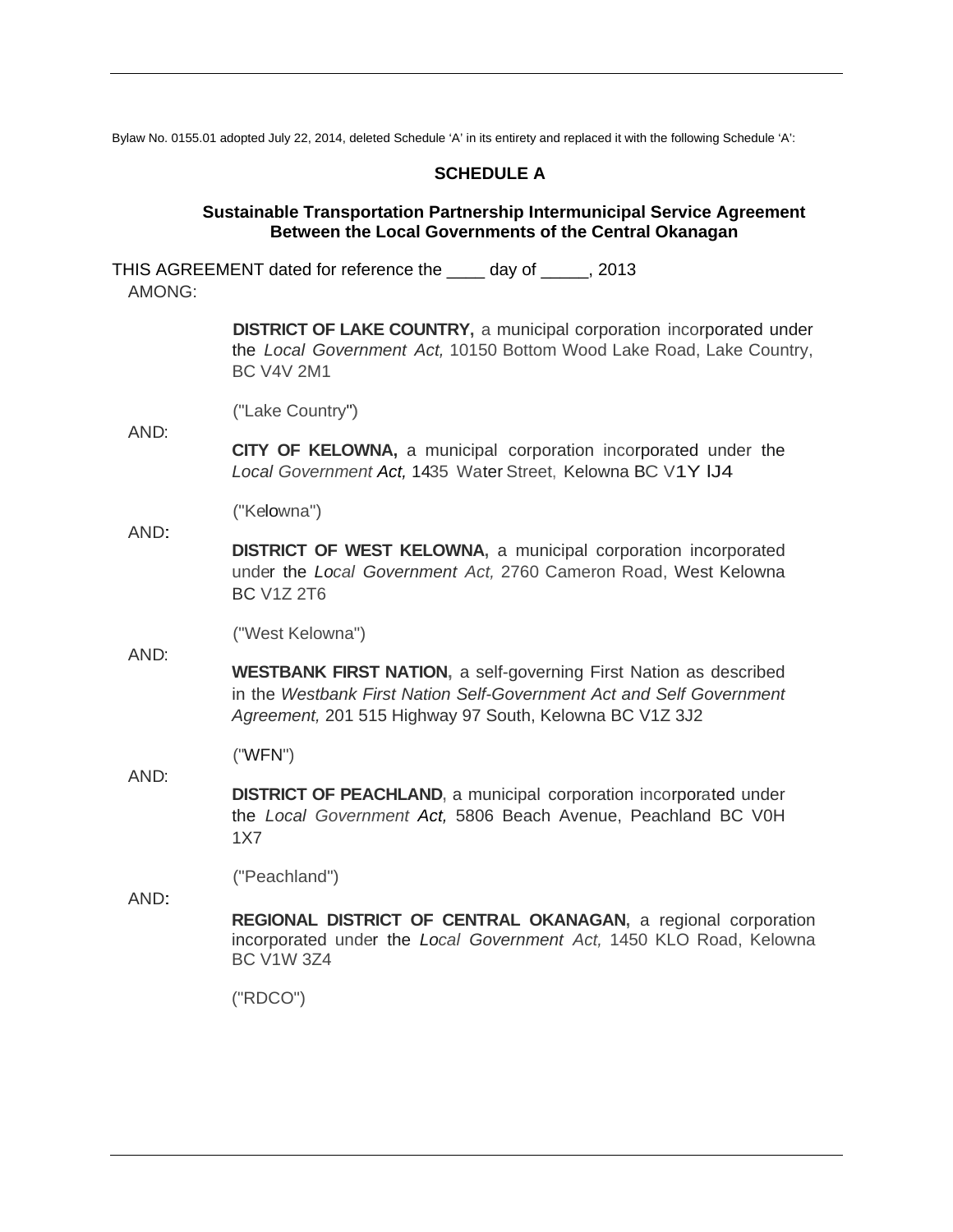### WHEREAS:

- A. Section 14 of the *Community Charter* provides that two or more municipalities may establish an intermunicipal scheme in relation to one or more matters for which they have authority under the *Community Charter* or the *Local Government Act;*
- B. Each of the Participants except the RDCO and the WFN has enacted a Bylaw under section 14 to establish an intermunicipal scheme in relation to the service of the Sustainable Transportation Partnership defined in the Bylaw. The RDCO has limited authority to provide regional TDM services. The WFN has authority through the Westbank First Nation Self-Governance Act and Self Governance Agreement.

THIS AGREEMENT WITNESSES that in consideration of their mutual covenants and agreements, and the payment by each Party of ten (\$10.00) dollars to each of the other Parties, the receipt and sufficiency of which is acknowledged by each of the Parties, the Parties covenant each with the others as follows:

## 1. PART 1 DEFINITIONS AND INTERPRETATION

#### **Definitions**

- 1.1 In this Agreement,
	- (a) "Bylaw" means the Sustainable Transportation Partnership Intermunicipal Service and Regulation Bylaw adopted by each of the Parties except the RDCO and the WFN. The RDCO is entering the partnership under existing limited authority to provide regional TDM services only.
	- (b) "Participant" means Lake Country, Kelowna, West Kelowna, WFN, Peachland or RDCO, their respective successors and permitted assigns, and Participants means the applicable combination of them;
	- (c) "STP" means the Sustainable Transportation Partnership service as defined in the Bylaw;
	- (d) "STP Materials" means all studies, reports, software, drawings, data, plans, models, designs, photographs, specifications, tender documents and other materials prepared or developed by or on behalf of the STP.
- 1.2 The definitions in the Bylaw apply to any term not otherwise defined in this Agreement.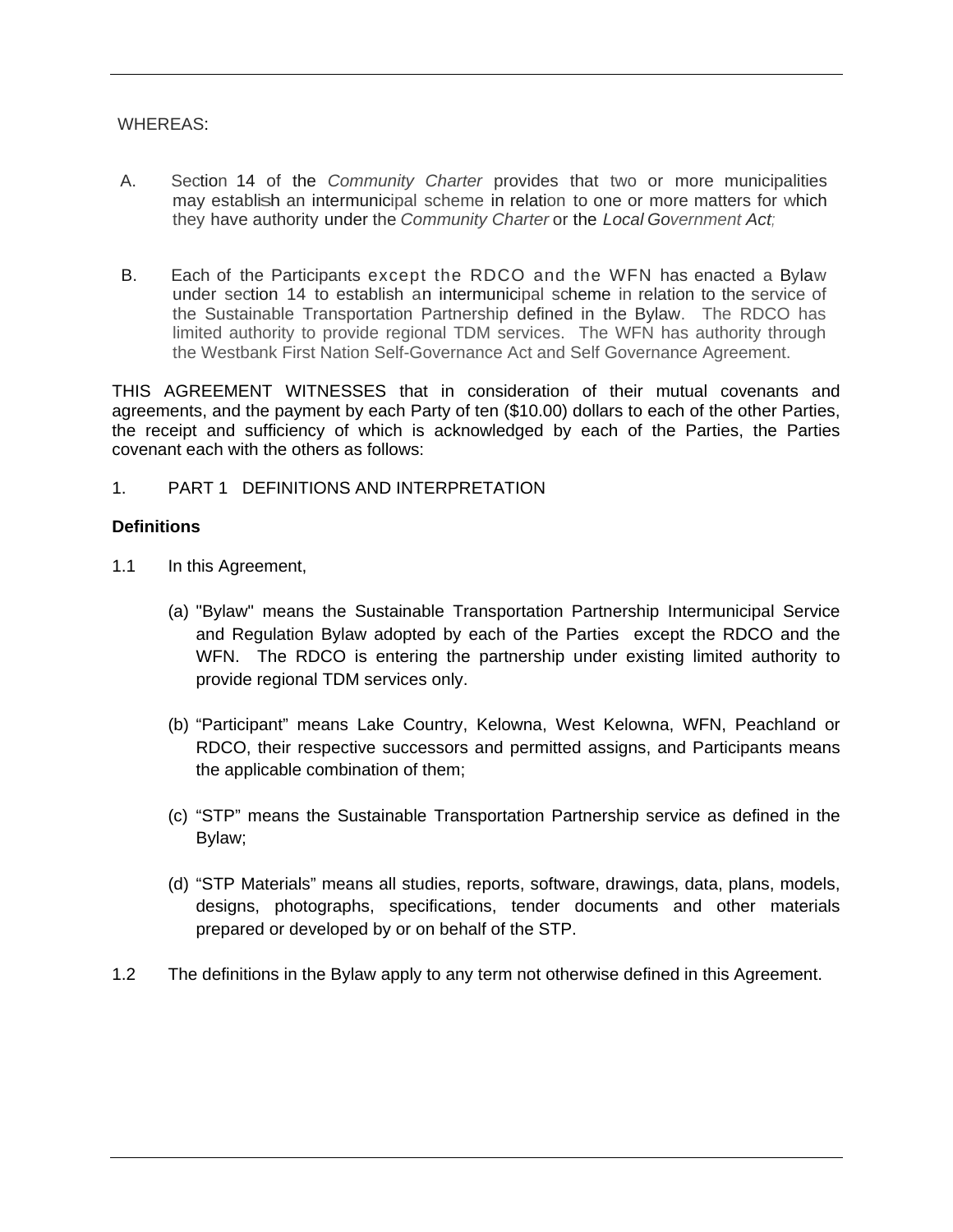#### **Interpretation**

- 1.3 For the purposes of this Agreement, except as otherwise expressly provided or as the context otherwise requires:
	- (a) "Agreement" means this Agreement as from time to time supplemented or amended by one or more agreements entered into pursuant to the applicable provisions of this Agreement together with all other attachments to it and reference to a Part or a Section means the corresponding Part or Section of this Agreement;
	- (b) the word "including", when following any general term or statement, is not to be construed as limiting the general term or statement to the specific terms or matters set forth or to similar items or matters, but rather as permitting the general term or statement to refer to all other items or matters that could reasonably fall within the broadest possible scope of the general term or statement;
	- (c) an accounting term not otherwise defined in this Agreement is to be interpreted consistently with the standards, guidelines and recommendations issued by the Public Sector Accounting Board as authorized by the Canadian Institute of Chartered Accountants;
	- (d) except as otherwise expressly provided, all references to currency mean Canadian currency;
	- (e) words in the singular include the plural and words importing a corporate entity include individuals and vice-versa;
	- (f) reference in this Agreement to a particular numbered paragraph, article or section, or lettered schedule is a reference to the correspondingly numbered paragraph, article, or section, or lettered schedule of this Agreement;
	- (g) reference in this Agreement to an enactment is a reference to an enactment as defined in the *Interpretation Act* (British Columbia), and includes a reference to an enactment of British Columbia, Kelowna, West Kelowna, Peachland, Lake Country, Westbank First Nation or the Regional District of Central Okanagan, as applicable;
	- (h) reference in this Agreement to an enactment is a reference to that enactment as amended, revised, consolidated or replaced; and
	- (i) reference in this Agreement to a party is a reference to a party of this Agreement.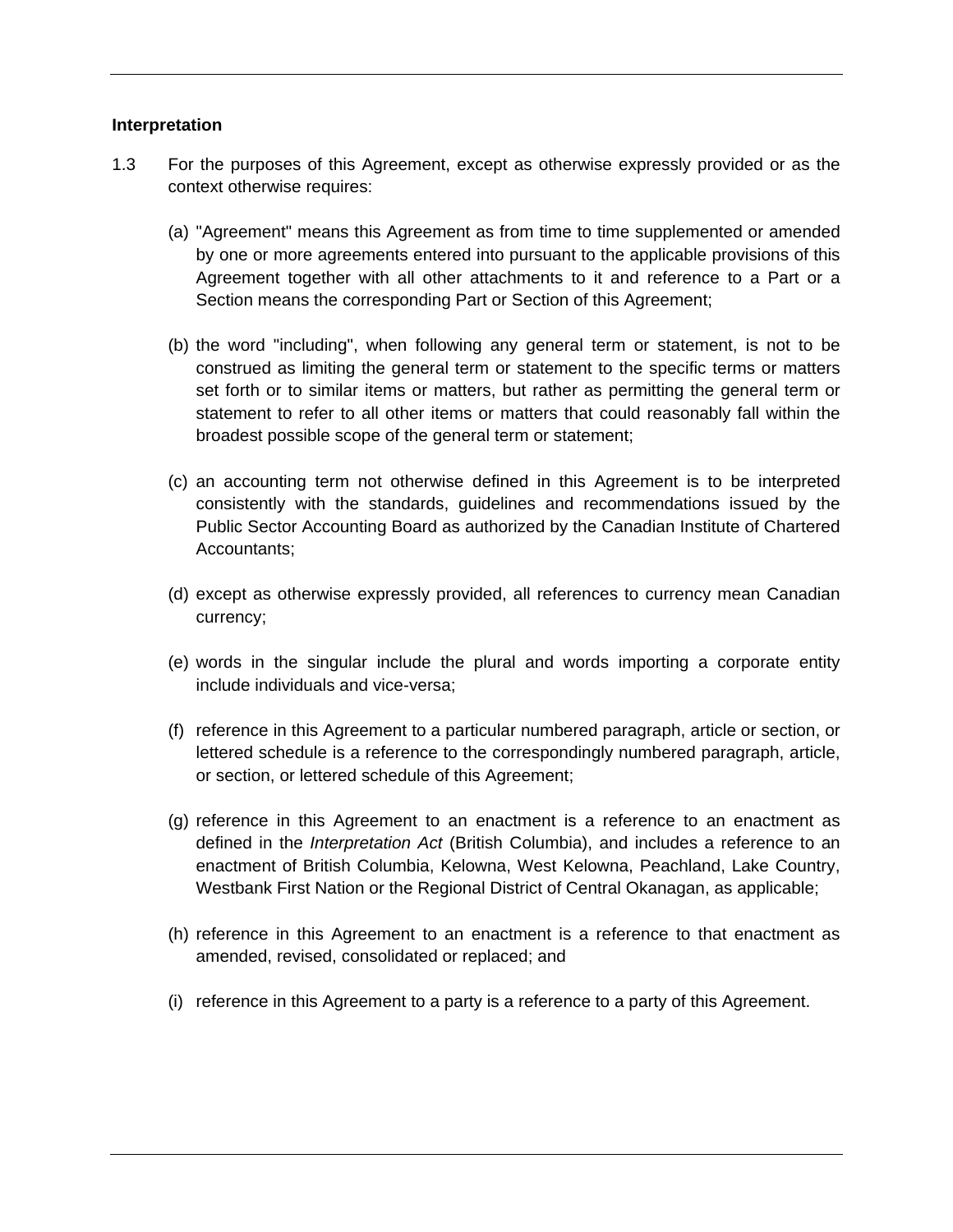### 2. PART 2 – INTERMUNICIPAL ADVISORY BOARD and CAO Committee

- 2.1 The Intermunicipal Advisory Board (IAB) established under the Bylaw of each Participant, except for the RDCO and the WFN, shall exercise the authority provided under the Bylaw. In the case of the RDCO, their IAB member will have the limited authority to participate in regional TDM services.
- 2.2 A committee comprised of the Chief Administrative Officers and City Manager, respectively, of the Participants (the "CAO Committee") is established with duties and responsibilities as set out in the CAO Committee Terms of Reference, attached as Annex A to this Agreement.
- 2.3 The CAO Committee will oversee and provide such direction to the Director, appointed in accordance with Part 3, as the CAO Committee considers necessary.
- 2.4 The IAB may receive and require reports and information regarding the operations of the STP from the CAO Committee or Director as the IAB considers necessary.

### 3. PART 3 – DIRECTOR (APPOINTMENT AND POWERS)

- 3.1 The position of Director, Sustainable Transportation Partnership ("Director") is established, who shall be responsible for the operation and administration of the service of the Sustainable Transportation Partnership ("STP").
- 3.2 From the date of this Agreement coming into effect the Director shall be the Director, Regional Services of the City of Kelowna and that appointment shall remain in effect until the IAB appoints a different individual or office holder to be the Director.
- 3.3 Without limiting the scope of the Director's responsibility under Section 3.1, the Director shall be responsible for the following specific matters:
	- (a) preparation of an annual budget for the STP to be presented to the Participants;
	- (b) hiring staff to undertake the work of the STP, including obtaining the secondment of staff from among the Participants;
	- (c) developing workplans on an annual basis, or more frequently if considered necessary, in respect of the matters undertaken by the STP.
	- (d) reporting to the CAO Committee, and the IAB at the direction of the CAO Committee, with respect to the work undertaken by the STP, the STP's work plans and any other matter the Director considers appropriate.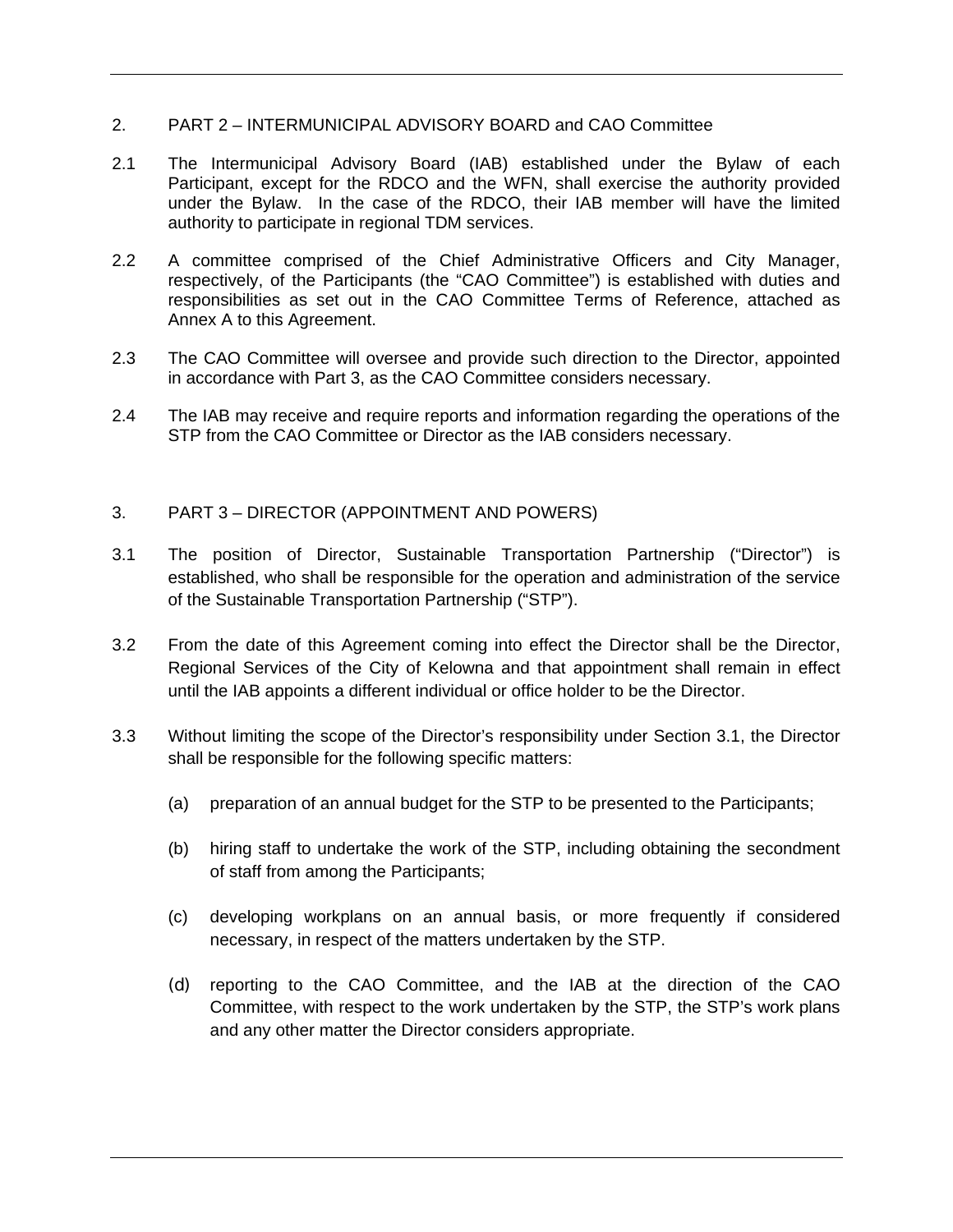# 4. PART 4 – FINANCES AND BUDGET

- 4.1 The IAB must appoint a person to act as the STP's Financial Officer ("the Financial Officer"), who shall have the responsibility of financial administration, including, in relation to the STP, the power, duties and functions of a financial officer under section 149 of the *Community Charter*, S.B.C. 2003, c.26. For the purposes of this section any reference in s.149 to the "municipality" means the STP and any reference to the "council" means the council or board of the Participants.
- 4.2 The Financial Officer may be a person employed by one of the Participants as its financial officer or acting in a position where the primary responsibility is financial administration.
- 4.3 In discharging the responsibility of keeping, investing and expending funds and securities, the Financial Officer may administer the financial affairs of the STP within the accounts of one of the Participants.
- 4.4 The fiscal year for the STP is the calendar year.
- 4.5 For fiscal years subsequent to 2013, a financial plan for the STP must be prepared annually and submitted to the Participants no later than August 31 in the year preceding the fiscal year. The financial plan, modified for the circumstances of the STP, will follow the format of a financial plan under s.165 of the *Community Charter* except that:
	- (a) the planning period is three years:
	- (b) in respect of funding sources the plan need not identify the types of funding sources set out in s.165(7), it being a matter within the discretion of the Participants as to how each will fund their contribution to the STP.
- 4.6 The Participants shall contribute to the cost of the STP in accordance with the formula in Section 5.1.
- 4.7 The budget for the fiscal year 2013 for the STP is established as \$332,970, based on previous year (2012) figures.

### 5. PART 5 – COSTS APPORTIONMENT

5.1 The Participants shall contribute to the cost of the STP in accordance with shares based on converted assessment. The following cost apportionment are for 2013 (based on previous year figures) and may change annually: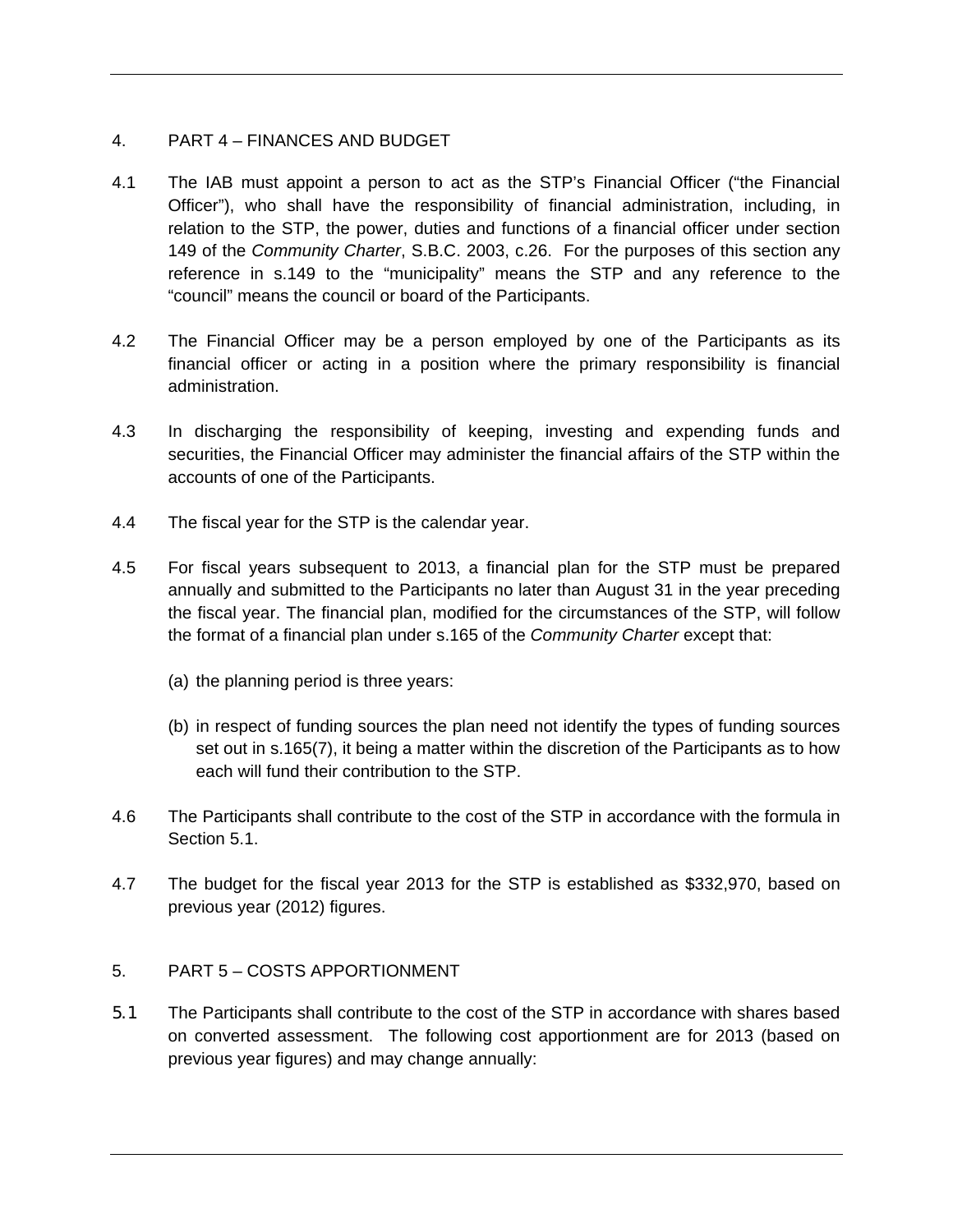| (a) Lake Country: | \$20,679 (6.95%)  |
|-------------------|-------------------|
| (b) Kelowna:      | \$225,065(64.85%) |
| (c) West Kelowna: | \$52,765 (16.89%) |
| $(d)$ WFN:        | \$11,604(3.49%)   |
| (e) Peachland:    | \$9,282(3.17%)    |
| RDCO:<br>(f)      | \$13,575(4.66%)   |

5.2 In the event of the withdrawal of one or more of the Participants from the STP, the withdrawing Participant(s)' portion of costs shall be re-apportioned among the remaining Participants and section 5.1 shall be amended accordingly.

## 6. PART 6 – ASSETS

- 6.1 Any real or personal property acquired or produced for, or in the course of the operation of, or for the benefit of, the STP, including the STP Materials, and any copyright, patent and trademark rights therein (the "Assets"), shall be the joint property of the Participants.
- 6.2 Effective upon the Withdrawal Date, the withdrawing Participant grants, assigns, transfers, releases and quitclaims to and in favour of the remaining Participants all of the withdrawing Participant's estate, right, title, interest, claim and demand whatsoever, both at law and equity, in and to any and all Assets.
- 6.3 Each of the Participants, including the withdrawing Participant, will at all times execute and deliver such further documents, deeds and instruments, and do and perform such other acts, as may be reasonably necessary to effect the transfer of the withdrawing Participant's interest in any Assets to the remaining Participants.

# 7. PART 7– WITHDRAWAL

7.1 Before withdrawing from the STP, a Participant must provide notice in writing of its intention to withdraw to the other Participants. Notice may be given only before November 1<sup>st</sup> of the second calendar year of the three year period commencing January 1, 2013 and only before November  $1<sup>st</sup>$  of the second calendar year of the successive three year periods commencing January 1, 2016. The withdrawal of the notifying Participant shall take effect at the end of the three year period.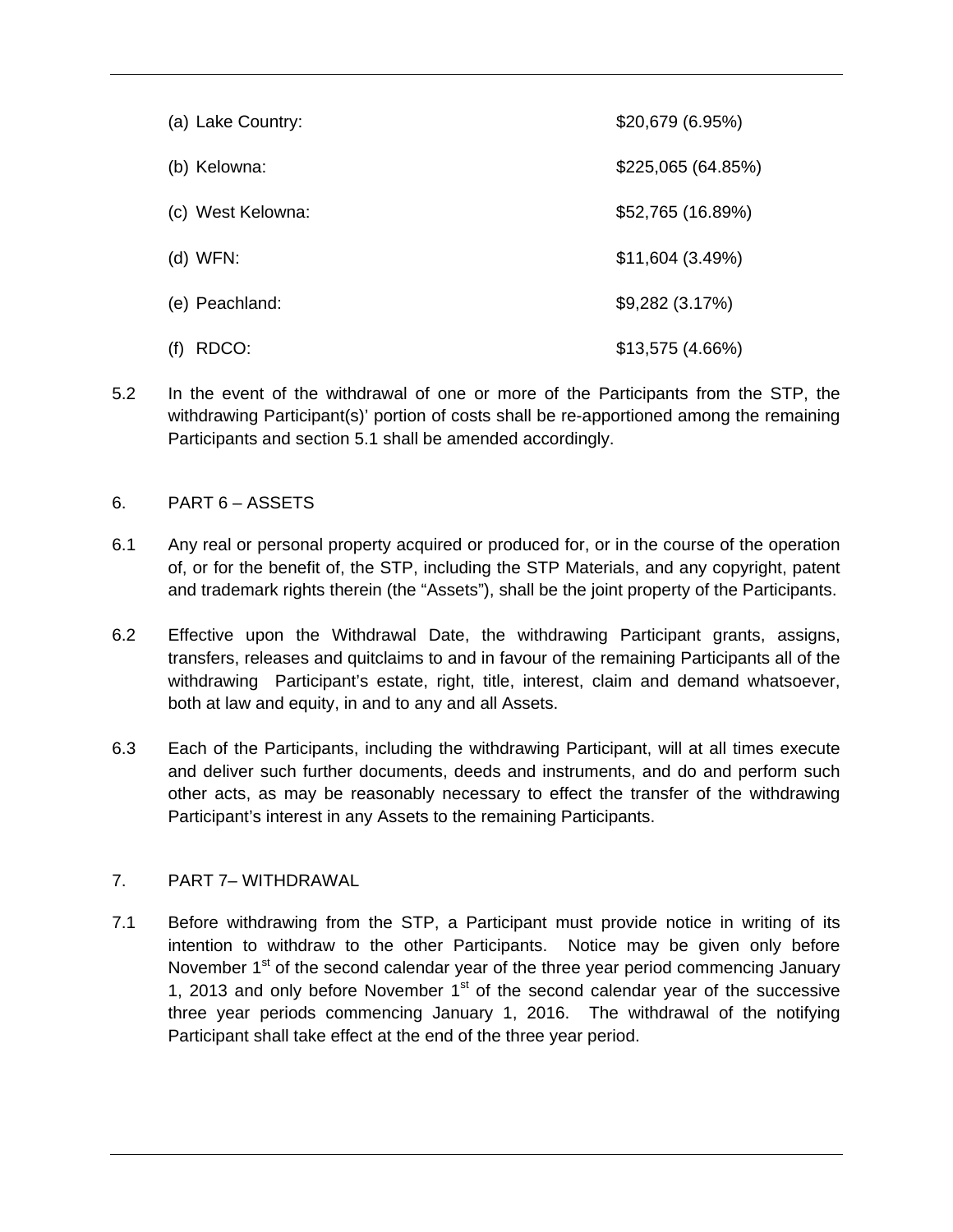### 8. PART 8- LIABILITY

- 8.1 Any amount required:
	- (a) to satisfy a judgment or other order of a court against a Participant or Participants;
	- (b) to satisfy an award or other order of an arbitrator against a Participant or Participants;
	- (c) for a payment authorized under section 287.2 of the *Local Government Act*;

arising out of or in connection with the STP shall be apportioned as a cost amount the Participants in accordance with the formula in section 5.1

8.2 As an exception to section 8.1, if the legal action or proceedings arose from the negligence or fault of a Participant or more than one Participant, the cost shall be borne by only that Participant or by those Participants negligent or at fault, reflecting their respective cost shares under section 5.1, with such modification as necessary.

### 9. PART 9- GENERAL

### **Governing Law**

9.1 This Agreement will be governed by and interpreted in accordance with the laws of the Province of British Columbia and the laws of Canada.

### **Headings**

9.2 The headings given to paragraphs, articles and sections in this Agreement are for convenience of reference only and do not form part of this Agreement and must not be used in the interpretation of this Agreement.

### **Severance**

9.3 If any clause or portion of this Agreement is declared or held invalid for any reason, the invalidity does not affect the validity of the remainder of that clause or this Agreement, and the terms and provisions of this Agreement continue to be in force and in effect and are to be construed as if the Agreement had been executed without the invalid portion.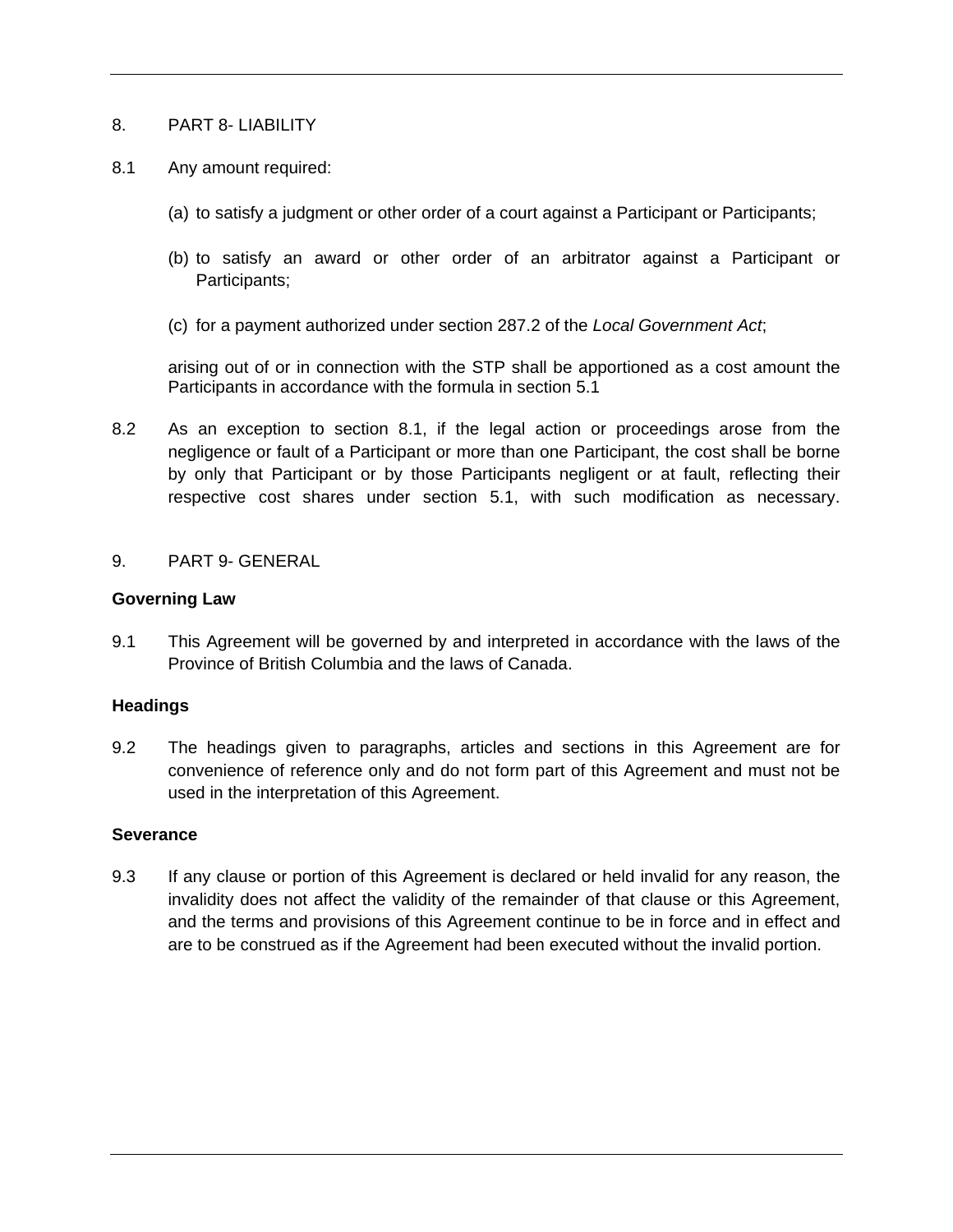### **No Partnership**

9.4 The Parties expressly disclaim any intent to create a partnership with respect to the Intermunicipal Services or the ownership or operation of the Intermunicipal Services Assets, and disclaim any intent to create a partnership or joint venture with respect to the exercise of their rights under this Agreement, the administration of the Intemunicipal Services Assets or any other matter relating to this Agreement. Except as provided in a Service Agreement, none of the Parties will have any authority, actual or implied, to act for the other as agent or otherwise or to bind the others, without the prior written consent of the others.

### **Amendments**

9.5 This Agreement may not be modified or amended except by written agreement of all the parties hereto and in accordance with the Bylaw.

### **Notices**

- 9.6 Any notice or other communication hereunder will be in writing and will be given by the delivery or rendering thereof to its addressee by hand, by prepaid first class mail, email or by facsimile transmission, to the address below:
	- (a) If to Lake Country:

District of Lake Country 10150 Bottom Wood Lake Road Lake Country, BC V4V 2M1 ATTENTION: Corporate Officer

(b) If to Kelowna:

City of Kelowna 1435 Water Street Kelowna, BC V1Y 1J4 ATTENTION: City Clerk

(c) If to West Kelowna:

District of West Kelowna 2760 Cameron Road West Kelowna, BC V1Z 2T6 ATTENTION: City Clerk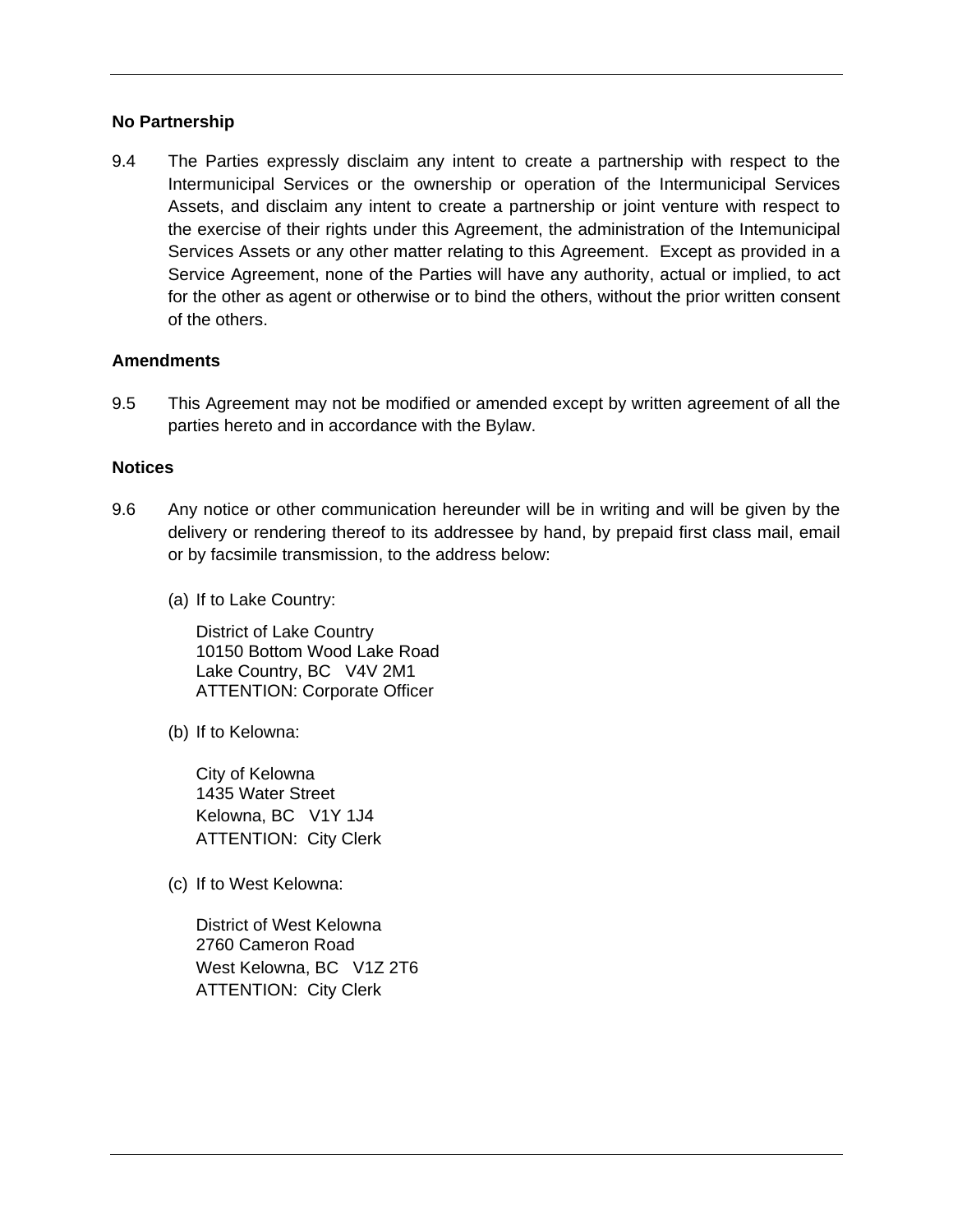(d) If to WFN:

Westbank First Nation 201 515 Highway 97 South Kelowna, BC V1Z 3J2 ATTENTION: Administrator

(e) If to Peachland:

District of Peachland 5806 Beach Avenue Peachland, BC V0H 1X7 ATTENTION: Corporate Officer

(f) If to RDCO:

Regional District of Central Okanagan 1450 KLO Road Kelowna, BC V1W 3Z4 ATTENTION: Corporate Officer

Any notice or other communication so given will be deemed to have been received at the time of its delivery if delivered by hand, three Business Days after the date of mailing if mailed and at the time the sender receives a confirmation of dispatch if transmitted by email or facsimile transmission. Each party will notify the other parties of any change of address.

#### **Entire Agreement**

9.7 This Agreement contains the entire agreement among the parties hereto with respect to the subject matter hereof and replaces and supersedes all previous agreements between the parties relating to the subject matter hereof.

#### **Enurement**

9.8 This Agreement will be binding upon and enure to the benefit of the parties hereto and their respective successors and permitted assigns hereunder.

#### **Further Assurances**

9.9 Each party will perform any act and execute and delivery any document reasonably required by any other party to carry out the terms of this Agreement in accordance with the true intent and meaning hereof.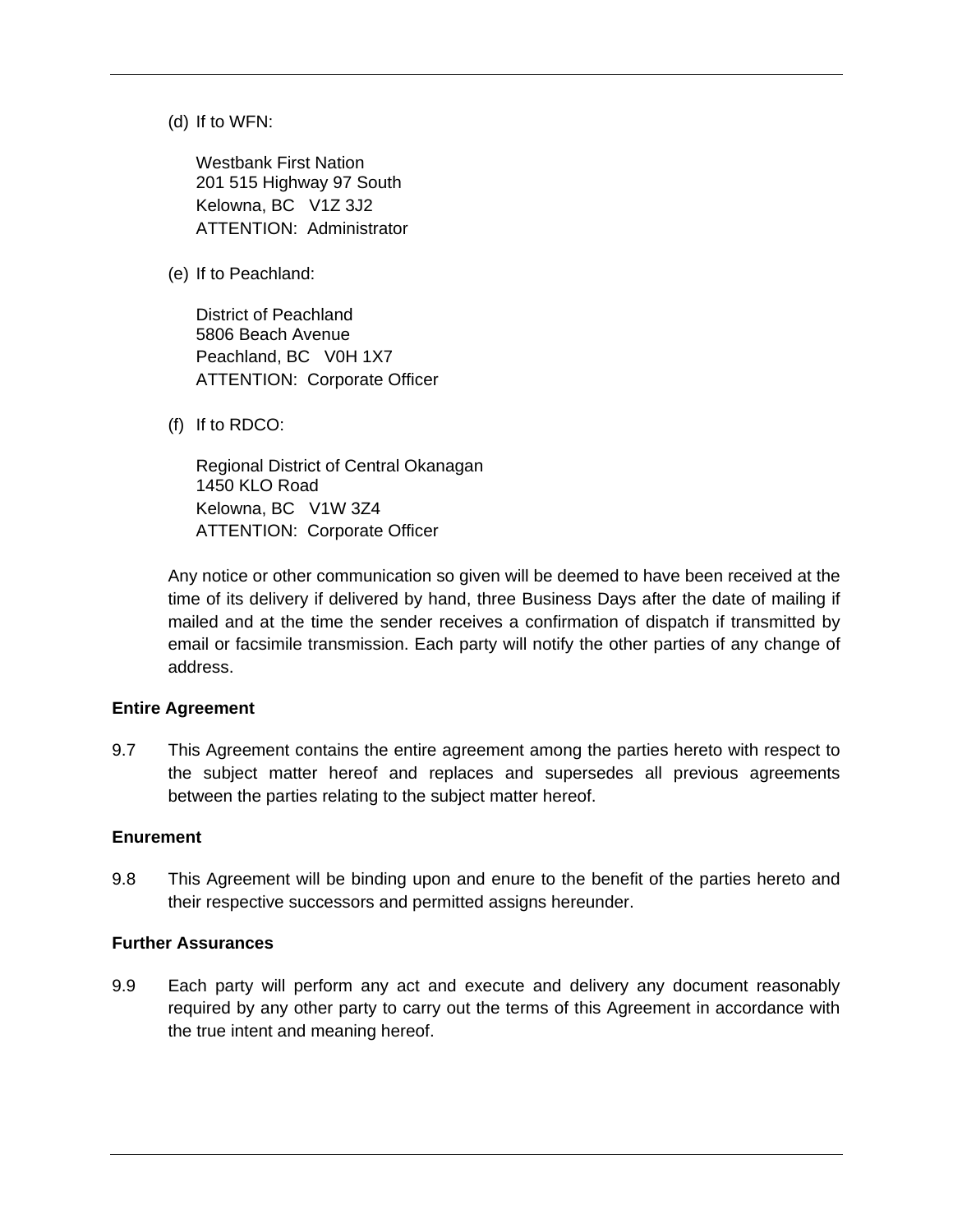### **Statutes**

9.10 The obligations of the parties under this Agreement are always subject to the requirements of the *Community Charter*, *Local Government Act,* and other applicable enactments.

IN WITNESS WHEREOF THE parties have executed this Agreement as of the date first above written.

## **DISTRICT OF LAKE COUNTRY**

by its authorized signatory(ies):

\_\_\_\_\_\_\_\_\_\_\_\_\_\_\_\_\_\_\_\_\_\_\_\_\_\_

Print Name:

\_\_\_\_\_\_\_\_\_\_\_\_\_\_\_\_\_\_\_\_\_\_\_\_\_\_ Print Name:

**CITY OF KELOWNA** 

by its authorized signatory(ies):

\_\_\_\_\_\_\_\_\_\_\_\_\_\_\_\_\_\_\_\_\_\_\_\_\_\_

Print Name:

Print Name:

# **DISTRICT OF WEST KELOWNA**

\_\_\_\_\_\_\_\_\_\_\_\_\_\_\_\_\_\_\_\_\_\_\_\_\_\_

by its authorized signatory(ies):

\_\_\_\_\_\_\_\_\_\_\_\_\_\_\_\_\_\_\_\_\_\_\_\_\_\_

\_\_\_\_\_\_\_\_\_\_\_\_\_\_\_\_\_\_\_\_\_\_\_\_\_\_

Print Name:

Print Name: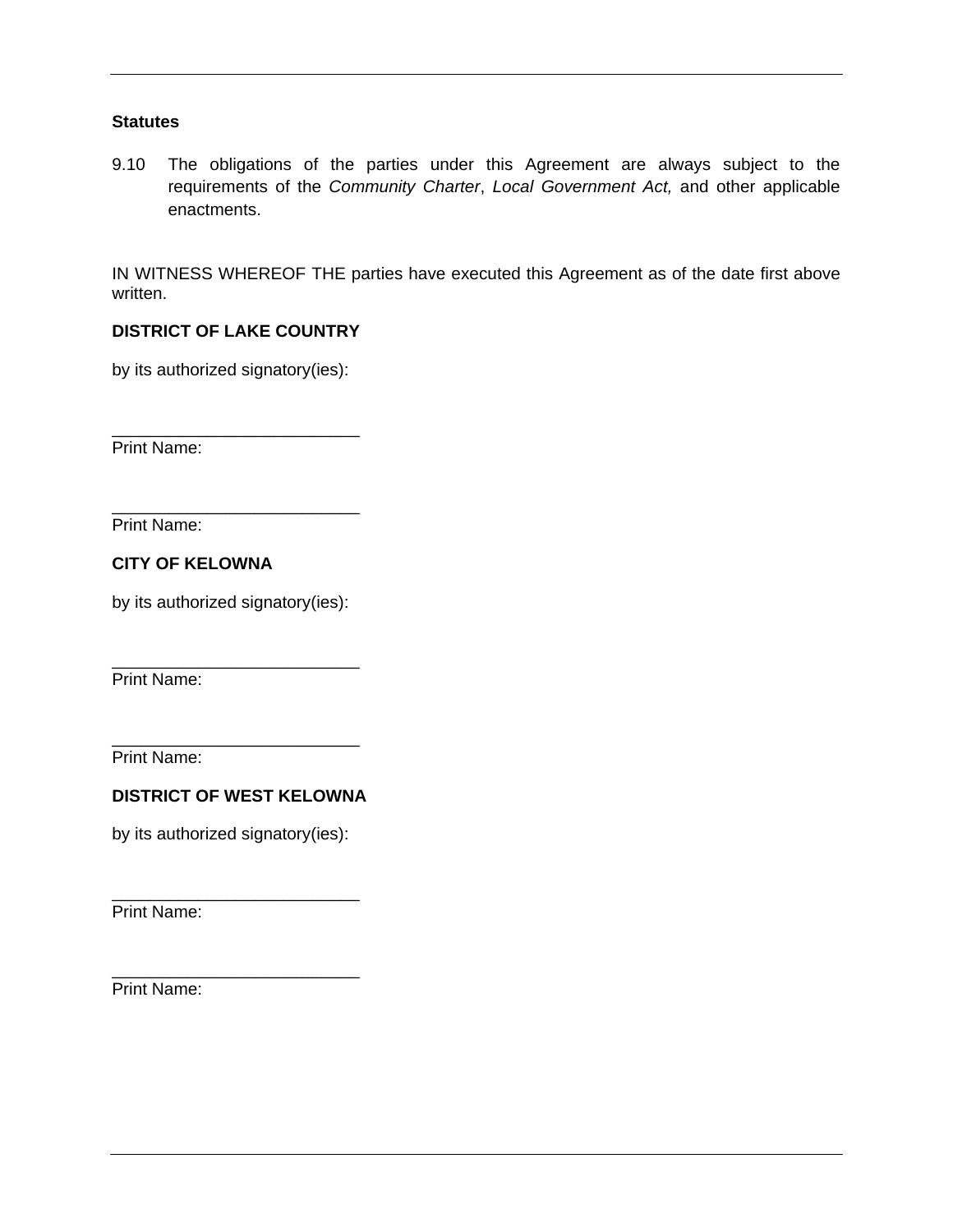# **WESTBANK FIRST NATION**

by its authorized signatory(ies):

\_\_\_\_\_\_\_\_\_\_\_\_\_\_\_\_\_\_\_\_\_\_\_\_\_\_ Print Name:

Print Name:

## **DISTRICT OF PEACHLAND**

by its authorized signatory(ies):

\_\_\_\_\_\_\_\_\_\_\_\_\_\_\_\_\_\_\_\_\_\_\_\_\_\_

\_\_\_\_\_\_\_\_\_\_\_\_\_\_\_\_\_\_\_\_\_\_\_\_\_\_ Print Name:

Print Name:

### **REGIONAL DISTRICT OF CENTRAL OKANAGAN**

by its authorized signatory(ies):

\_\_\_\_\_\_\_\_\_\_\_\_\_\_\_\_\_\_\_\_\_\_\_\_\_\_

\_\_\_\_\_\_\_\_\_\_\_\_\_\_\_\_\_\_\_\_\_\_\_\_\_\_

Print Name:

\_\_\_\_\_\_\_\_\_\_\_\_\_\_\_\_\_\_\_\_\_\_\_\_\_\_ Print Name: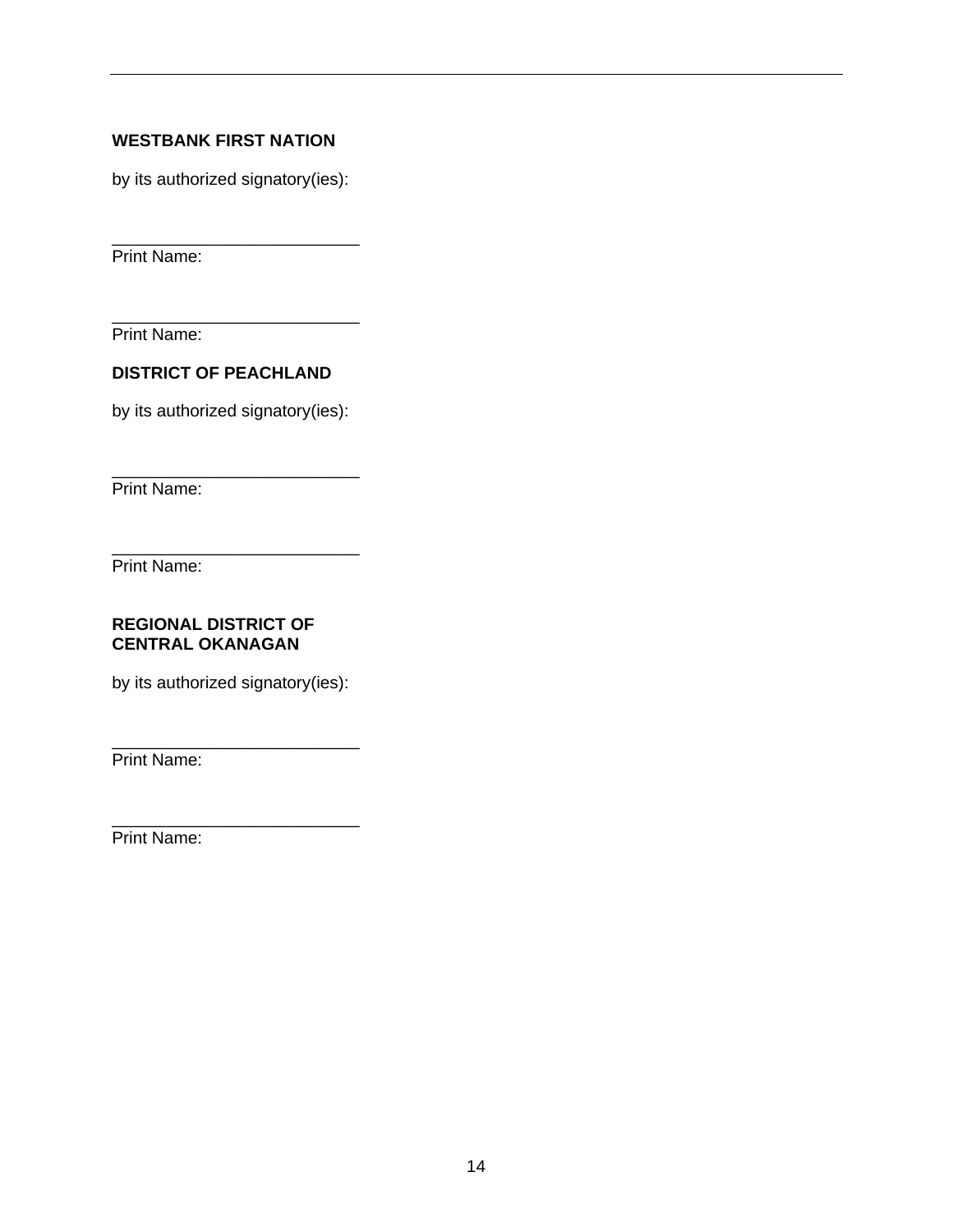## SUSTAINABLE TRANSPORTATION PARTNERSHIP OF THE CENTRAL OKANAGAN (STPCO) CAO COMMITTEE

## TERMS OF REFERENCE (ANNEX A)

### **PREAMBLE**

The Sustainable Transportation Partnership of the Central Okanagan (STPCO) was established through the understanding that the individual jurisdictions within the region share a common economy, ecology, social and cultural values, issues, policies, and ultimately a common future. The STPCO is a joint partnership between the District of Lake Country, City of Kelowna, District of West Kelowna, Westbank First Nation, District of Peachland, and the Regional District of the Central Okanagan to enhance the currently existing local transportation governance structure, plans, and programs within the region such that decisions and investments move the region towards a common goal of sustainable transportation.

Specifically, the objectives of the STPCO are:

- to establish a more efficient means of administering, governing and coordinating the delivery of services such as transit;
- □ to establish a single voice to lobby senior-government for support in the achievement of the Partnership's sustainable transportation goals;
- to pool limited funds and resources to synergistically achieve more significant and positive impacts;
- to establish region-wide unified policies and strategic transportation plans;
- to regularly collaborate through senior officials and key multidisciplinary staff on regionally-significant projects and programs; and
- to establish a region-wide monitoring program to measure and provide feedback towards the achievement of sustainability goals.

The committee's title is:

**"Sustainable Transportation Partnership of the Central Okanagan CAO Committee"** (abbreviation: "SPTCO CC"), **"STPCO CAO Committee"** in shortform, or simply **"CAO Committee"** when referred to within an STPCO document.

This document provides the "Terms of Reference" under which this committee will operate.

PURPOSE AND ROLE

In keeping with the Partnership Principles as outlined in the *STPCO Memorandum of Understanding*, the purpose of the STPCO CAO Committee is to ensure continued positive relationships between the Partners of the STPCO and oversee the progress of the STPCO in achieving its goals and objectives.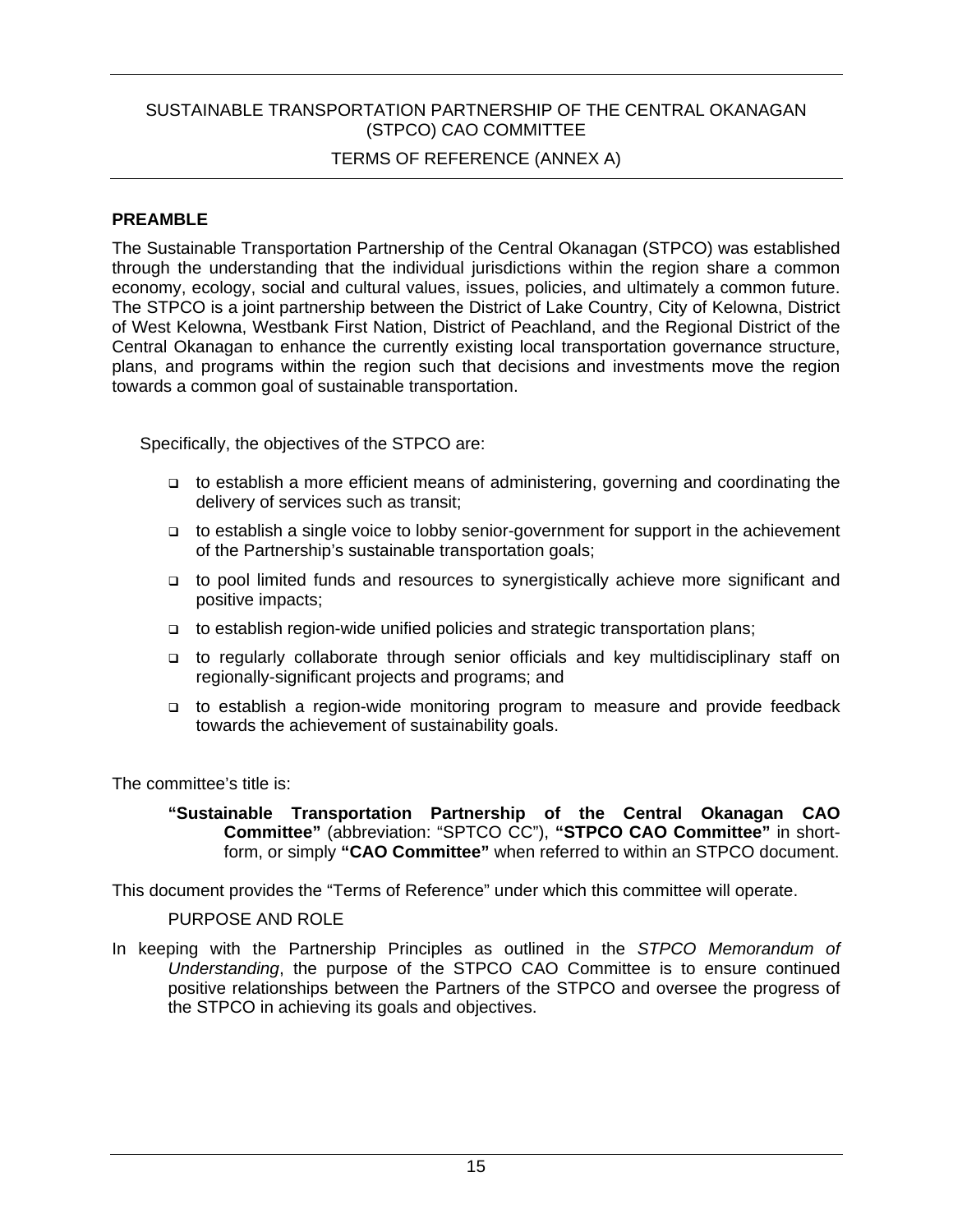To fulfil its purpose, the role of the STPCO CAO Committee, is twofold:

- First, it is to act as a forum for senior executive representatives of local governments of the Central Okanagan to discuss and provide joint recommendations to Partner Councils on policy and technical issues regarding financing, budgets, standards, plans, and priorities related to regionally-significant transportation infrastructure, services, and programs.
- Secondly, to establish and approve of plans, programs, initiatives, and budgets of STPCO operations.

# ESTABLISHMENT, AUTHORITY AND REPORTING

- The STPCO CAO Committee is established by the Inter-local Agreement that establishes the STPCO.
- □ The STPCO CAO Committee has authority over the jointly-established funds and annual STPCO budget, any established Standing Committees, and STPCO staff.
- □ The STPCO CAO Committee reports to individual local government councils brought forth through respective CAO Committee members.

# **COMPOSITION**

(a) Committee Members - Voting

STPCO Partner Local Governments shall appoint one (1) member to the CAO Committee. The member shall be the Local Government Partner CAO, or their designate. Each member municipality shall have only one vote.

(b) Associate Members - Non-voting

N/A (applicable for Standing Committees which are comprised of local government and possibly other agency representatives who would be non-voting)

# DUTIES AND RESPONSIBILITIES

The activities of the CAO Committee are to include, but not be limited to, the following:

- 1. To provide a forum for discussion of transportation issues of common interest to the local governments and other agencies within the Central Okanagan;
- 2. To provide comments or advice upon request, or at the Committee's initiative, to local government councils, RDCO committees, other regional committees and groups, and senior government agencies;
- 3. To ensure proper process and consultation in regards to regional transportation plans and priorities, policy, monitoring, and related issues;
- 4. To monitor and evaluate the achievement of regional transportation goals and strategies, including but not limited to; municipal plans (e.g. OCPs), the regional plans (e.g. RGS), the STPCO's Strategic Transportation Plan, and other regional strategic transportation initiatives led by local or senior government agencies.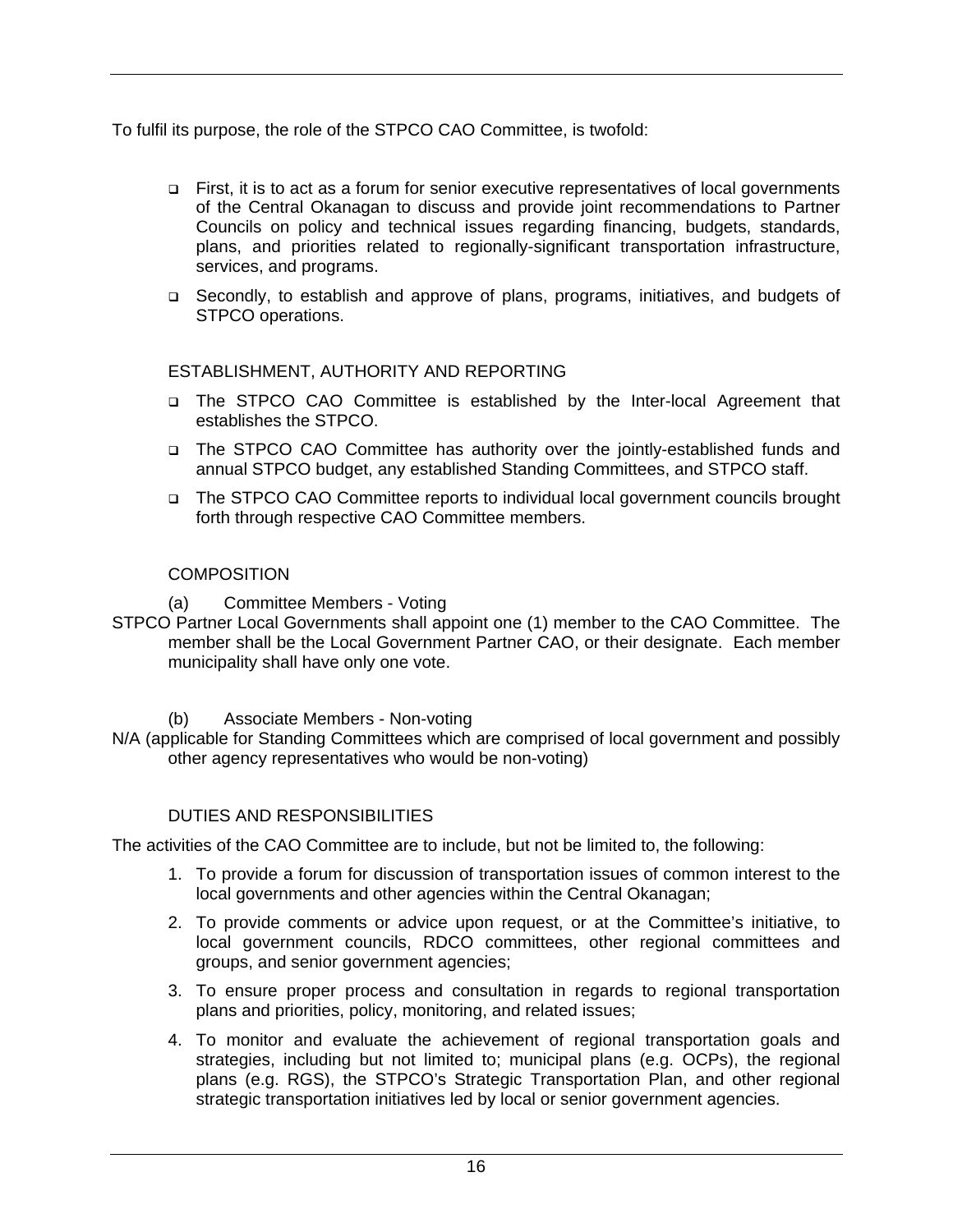- 5. To provide, on a regular and continuing basis, executive direction to STPCO staff on matters regarding all aspects of the policy research, planning, administration, and operation of regionally-significant transportation functions, including annual work programs, plans, budgets and priorities.
- 6. To provide executive direction on the integration and interaction of transportation to other sectors and areas such as the economy, environment, and social domains.

### **ORGANIZATION**

The CAO Committee may form special purpose Standing Committees (indefinite) and Task Forces (ad-hoc) to provide technical and policy advice to the committee. A separate terms-ofreference shall establish and guide Standing Committees and Task Forces. Standing Committees may form ad-hoc Working Groups to address its functions and specific projects as required.

Employees from the partner members of the STPCO shall be used to staff Standing Committees, Task Forces and Working Groups, as directed by CAO Committee members.

(a) Standing Committees

The following subcommittee are established as Standing Committees:

- **Finance Committee:** Established to undertake activities related to financial implications of transportation services and initiatives. The Finance Standing Committee may establish Working Groups to address specific issues such as funding, pricing, and costing. Members would generally consist of finance directors/managers from each STPCO partner local government. The Finance Standing Committee would report to the CAO Committee and bring to the attention any matters of significance to the CAO Committee.
- **Technical Committee:** Established to undertake activities related to planning, policy research, and administration of transportation services and initiatives. The Technical Standing Committee may establish Working Groups to address specific issues such as: transit and transportation.

#### (b) Task Forces

From time to time, additional groups may be established ad-hoc to address new or emerging topics that are not already identified within the mandate of existing Standing Committees. A Task Force is intended to be a temporary structure established with a concise (set of) objective(s) and a schedule for completion.

### **PROCEDURES**

- The CAO Committee shall address procedural issues as required. The intent is to keep committees flexible to ensure effectiveness, yet structured to ensure efficiency.
	- (i) Meeting Dates and Materials

The CAO Committee shall generally meet monthly, and every attempt will be made to pre-schedule meetings one month or more in advance, and provide agendas one week prior to committee meetings.

Meeting notes shall be recorded at each meeting under the direction of the Director.